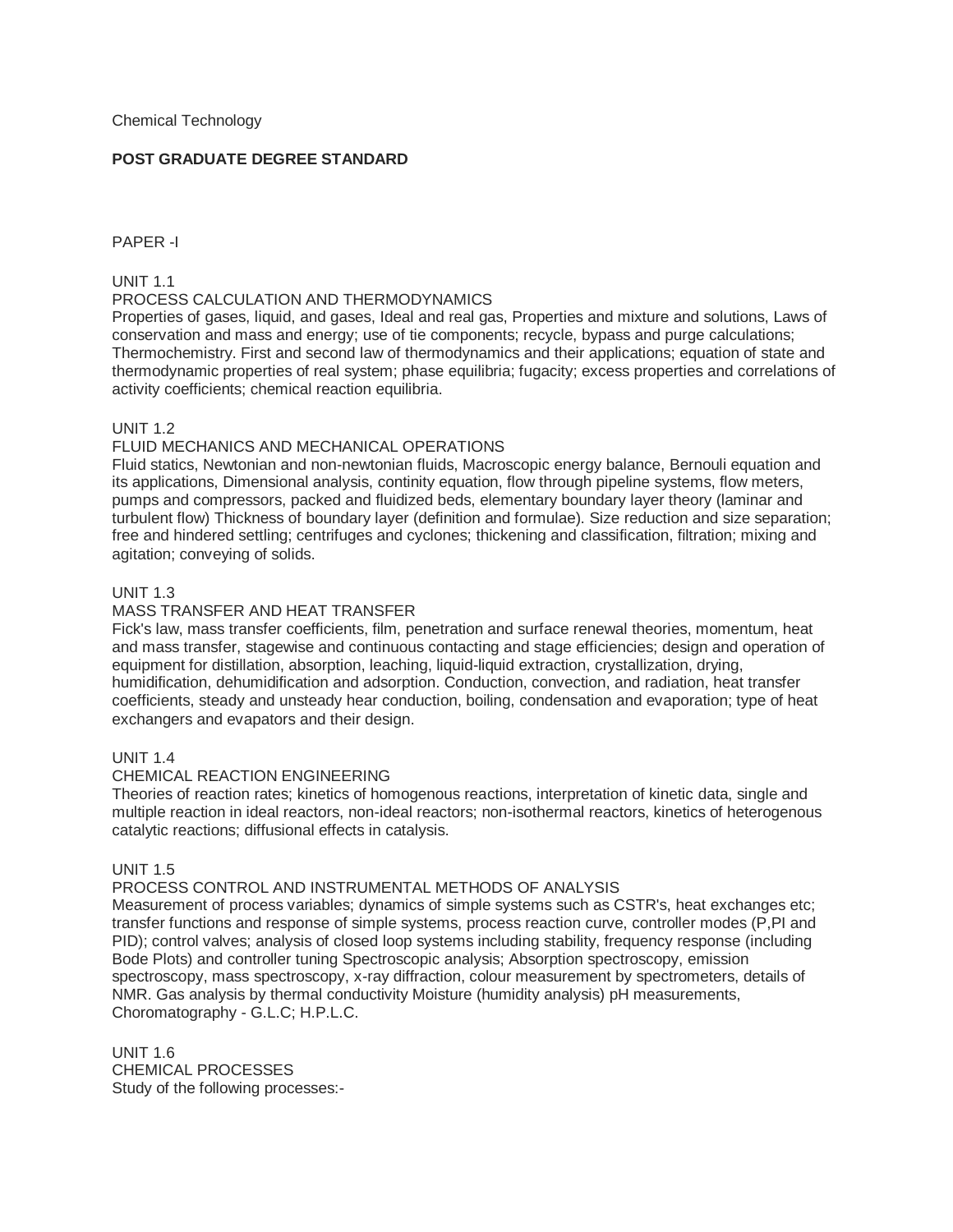1 Nitration:- Nitration agents, kinetics and mechanism of aromatic nitration. Thermodynamics of nitration, Equipments for nitration, mixed acids for nitration and typical industrial nitration process e.g. preparation of nitrobenzene, nitronaphthalene, Chloronitrnaphtalene and nitro acetanilide.

2 Sulphonation and Sulfasion:- Sulphonation and sulfating agents: Kinetics, mechanism and thermodyanamics, Industrial equipment and techniques, Technical preparation of sunphonaters and sulphate, such as aliphatic sulphonates, sulphonation of laury alcohol, dimethyl ether, etc.

3 Hydrogenation:- Catalytic Hydrogenation, Kinetics and thermodynamics of hydrogenation reaction. Apparatus and material of construction, hydrogenation of fatty oils, synthesis of methanol, Hydroforming of naptha, Hydrogenation of heavy oils.

4 Halogenation:- Thermodynamics and kinetics of halogenation, Phatohalogenation, Equipment and design for halogenation Technical preparation of halogen compounds e.g. allyl chloride, DDT; BHC; Cholorobenzene, dichlorodifluromethane, vinyl chloride etc.

5 Oxidation: Liquid and vapour phase oxidation, Kinetics and thermodynamics, apparatus for oxidation, Technical oxidation of isoeugenol acetaldehye chcloheyane, isopropyl bezene, napthalene, benzene, ethyl benzene and naphtalene sulfonic acid.

# UNIT 17

#### **FERMENTATION**

Industrial alcohols, raw materials, making of industrial alcohols, Absolute alcohol. Beer: Raw material; manufacture of beer. Wine, Butyl alcohol.

### UNIT 1.8

#### WATER AND WASTE WATER TREATMENT

Source of water, Impurities in water, Requirement of water by different industries, treatment of water for industrial and domestic purpose, boiler feed water treatment, reuse of water, water conservation. Classification of waste waters, Methods of treatment, Sludge treatment and disposal, treatment of effluent water from textiles, rayon, pulp, diary, distillery. Petroleum refinery, electro-plating tanning, coal mining and radioactive waste.

### UNIT 1.9

#### INDUSTRIAL AND FUEL GASES

Manufacture, alternative, method of manufacture and application of Carbon dioxide, Hydrogen, Oxygen and Nitrogen; Rare gases of the atmosphere; Helium; Acetylene; sulfur dioxide; Carbon monoxide; and Nitrous oxides. Occurrences, composition and uses of Natural gasl Purification of Natural gas; Coke-oven gas; Producer gas; Water gas; Synthesis gas; Substitute Natural gas; and Liquified petroleum gases.

UNIT 1.10 ACIDS, ALKALIS AND SALTS

A Raw Materials for phosphoric acid and their occrennce; Manufacture of phosphoric acids and their applications.

B Raw material for nitric acids and their occurrence; Manufacture of Nitric acid.

C Mining, manufacture and applications of sulfur; Sulfuric acid. Purification and recovery of used sulfuric acid. Concentration of sulfuric acid.

D Hydrocholoric acid. Raw material and manufacture of Soda ash, Sodium bicarbonate, Chlorine and Caustic soda, Bleahcing powder, Calcium Hypochlorite; Sodium Hypochlorite; Unit operations and chemical conversions involved therein. Sodium chloride or common salt, sodium sulfate, sodium bisulfate, or Niter cake, Sodium Bisulfite ; Sodium Sulfite, Sodium Hydrosulfite;Sodium sulfide,Sodium Hydro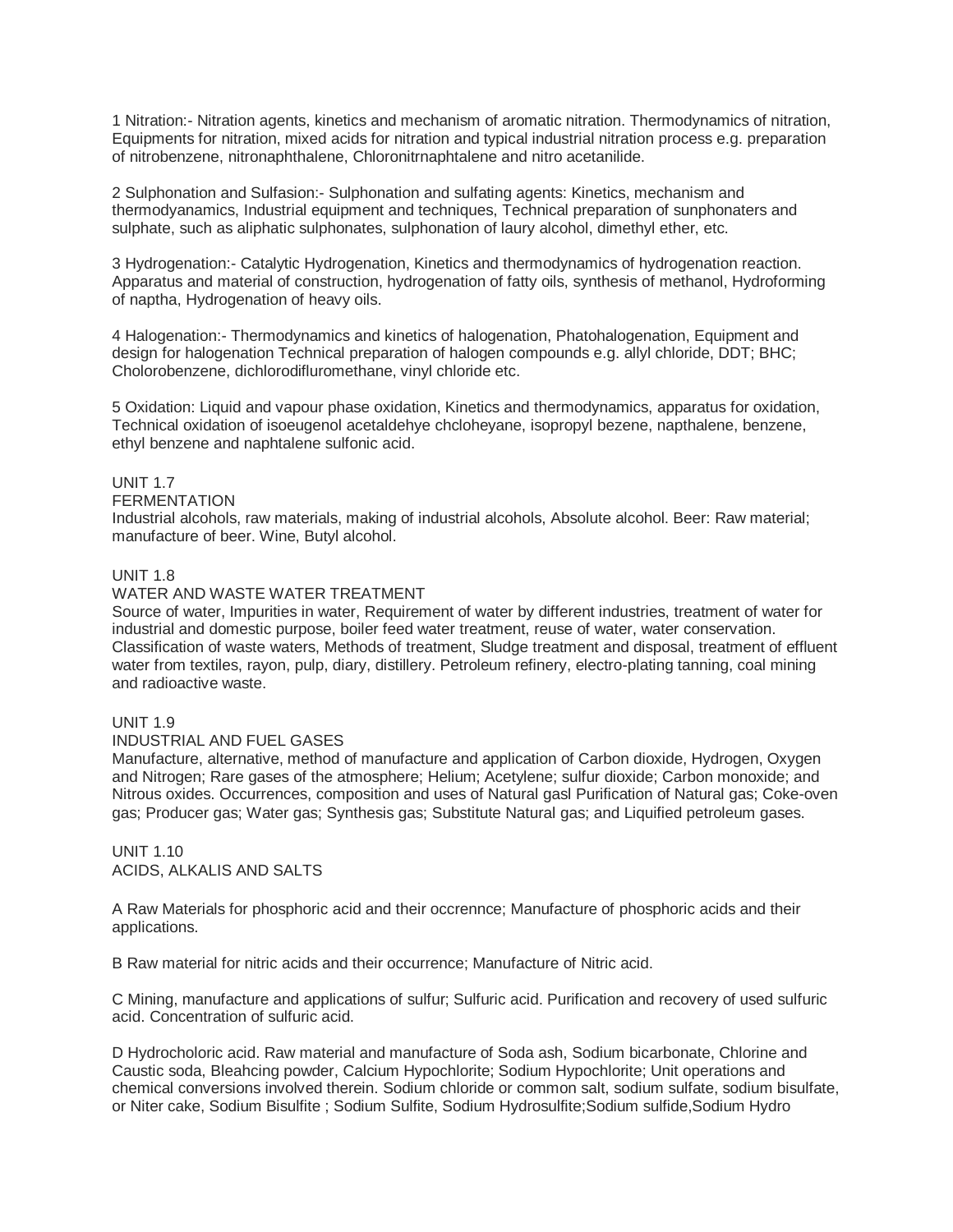Sulfide, Sodium Thiosulfate; Sodium Nitrite; Sodium Silicates; Sodium peroxide, Sodium perborate; Sodium amide; Sodium cyanide and Ferricyanide.

PAPER -II

UNIT 2.1

SURFACE COATINGS

Convertable and non-convertible coatings; Chemical nature of coatings and their properties; Raw materials for surface coatings; Constituents of paints; Varnishes; Lacquers and printing inks. Inorganic and Organic pigments and their specific purposes, Printing Inks.

UNIT 2.2

### OILS, FATS, WAXES, SOAPS AND DETERGENTS

Occrences of oils, fats and waxes. Their classification, chemical composition, Extraction and refining oils and fats. Manufacture of edible oil and fat products like: vanaspati, margarine, shortening etc. Technology of fat splitting.

Surfactant: Concept of surface activity, structure of surfactant molecule; Hydrophilic-lypophilic balance; Mechanism of detergency. Classification of surfactants; Biodegradation of surfactant; application of surfactants.

Soap: Raw material for soap; classification and selection of raw materials; Manufacture of soap. Detergents: Classification of raw materials, plant and process employed in manufacture of detergents; Applications.

Glycerine: Manufacture of glycerine from natural sources, sweet waters, spent lye, synthetic glycerine; Properties, analysis and utilization of glycerine.

## UNIT 2.3

## COSMETICS, ESSENTIAL OILS, FRAGRANCES AND FLAVOURS

Cosmetics: Classification and manufacture of cosmetic preparations such as Shampoo, shaving creams, hair conditioners, cold cream, vanishing cream, nail polishes, lipsticks, face powders, and toothpastes. Essential oils: Classification and chemical constituents of essential oils, methods of extraction of essential oils; Natural and synthetic perfumery materials for industrial uses; Composition of perfumes, Natural fruit concentrates.

Flavor-Essence Formulations.

### UNIT 2.4

### AGROCHEMICALS AND FERTILIZERS

Classification and manufacture of Insecticides and pesticides, Sulfur and sulfur compounds, Plant derivatives, Pyrethrings, Nicotine, Rotenone, Attractants and repellents, Fumigants, Nematacides, Acaricides, Rodenticides, Fungicides, Industrial Biocides, Plant growth regulators, Herbicides. Raw material for fertilizers; Synthesis of ammonia, Ammonium nitrate, ammonium sulfate, Ammonium Phosphates; Urea, Superphosphates, Mixed fertilizers.

UNIT 2.5

### PULP AND PAPER

Raw material for pulp, manufacture of pulp and paper. Hydrolysis of wood, Wood extractives and conversion products. Occurrences, distribution and morphology of Cellulose; Hemicellulose, lignin and associated materials in plant. composition of cell walls. Physical and Chemical properties of cellulose; Chain structure of cellulose; reaction of cellulose with water, aqueous alkali, organic bases, ammonia and salt solutions, etc. Oxidation of cellulose, chemical, thermal and biological cellulose. Derivatives of cellulose; Technology of Cellulose esters and others and their application.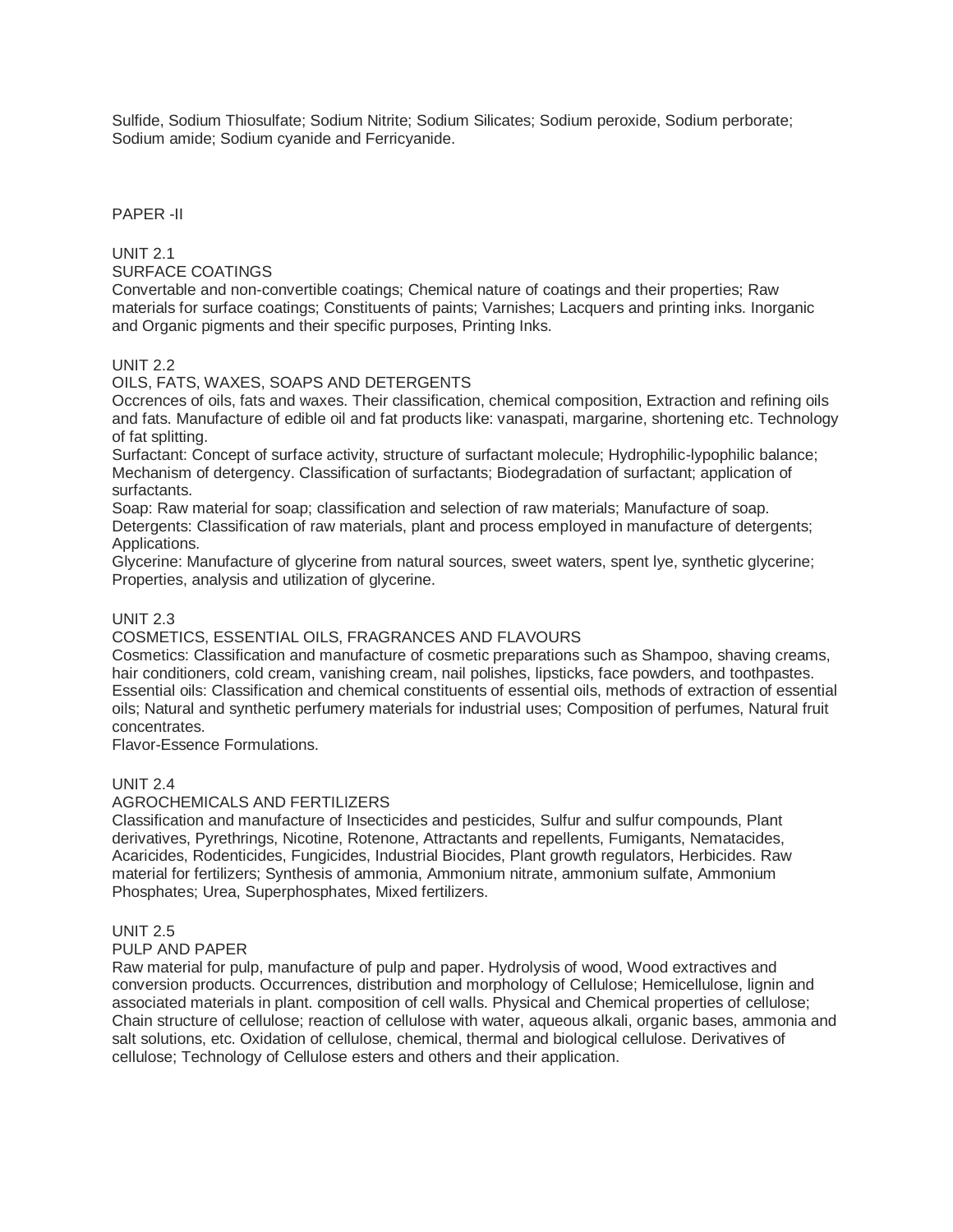## UNIT 2.6

#### PHARMACEUTICALS Classification:

Alkylations, Carboxylation and Acetylation; Condensation and Cyclization; Dehydration; Halogenation; Oxidation; Sulfonation; Amination; Complex Chemical Conversions; Radioisotopes in Medicine; Fermentation and Life processing for antibiotics, Biologicals, Harmones and Vitamins, Biologicals, Steroids Hormones; Vitamins; Isolates from Plants and Animals.

### UNIT 2.7

### PETROLEUM PROCESSING

Origin, Occurrence, exploration of crude petroleum; Classification of crude oils, Hydrocarbon composition of petroleum and petroleum products (liquid and gas); Refining of crude oil, Products of refining. Catalytic cracking, thermal cracking; reforming/ platforming. Chemical conversions, Manufacture of various organic chemicals.

### UNIT 2.8

### POLYMERS, PLASTICS AND RUBBERS:

Types of polymers, Thermoplastics and thermosettings, Linear, branched, cross linked polymers and copolymers. Polymerisation Types and Methods; Distinctive features of addition and condensation polymerisation. Degradation of polymers through thermal, mechanical, chemical and other agencies. Raw materials for polymers and resins. Chemistry of Natural resins and polymers such as lac, rosin, cellulose, rubber, proteins, fossil resins, etc. Preparation and applications of phenolics, amino resins, polyesters, polyamides, epoxides, polyureathanes, vinyls and others. Raw materials, manufacturing processes and applications of plastics. Composites: Raw materials, Comparison of different materials with composite; advantages and disadvantages Natural rubber, synthetic rubber, rubber compounding, rubber fabrication; latex compound, rubber derivatives.

#### UNIT 2.9

#### NUCLEAR INDUSTRIES, EXPLOSIVES, PROPELLENT

Nuclear reactions: uranium and Thorium fission; Uranium as an energy source; Nuclear fuels, Processing of nuclear materials. Types of explosive, Explosive characteristics; Industrial Explosives; Miscellaneous Industrial Explosive; Uses.

#### UNIT 2.10

#### COAL CHEMICALS AND INDUSTRIAL CARBON

The destructive distillation of coal; Coking of coal; Distillation of coal tar; methods of distillation; coal to Chemicals.

Methods of manufacture and applications of : Lampblack; carbon black; activated carbon; Natural graphite; Manufactured graphite and carbon; Industrial diamonds.

### UNIT 2.11

## CERAMIC AND GLASS

Basic Raw Materials; Chemical conversions, Including, Including Basic Ceramic Chemistry; Whitewares: Structural Clay products; Refractories; Specialized Ceramic products: Vitreous Enamel; Kiln, Composition of glass, taw materials for glass, method of manufacture and speciality glasses.

### UNIT 2.12

### CEMENT AND LIME

Portland Cement: Types of Portland cements; Raw materials for cements; Setting and Hardening of cement; Manufacturing processes of Portland cements; Occurences, Manufacture and use of Lime and Gypsum.

#### UNIT 2.13

FOOD AND FOOD BY-PRODUCTS:

Food Chemistry, Nature and origin of life, Basic additives of animals and plants and their relations. Water